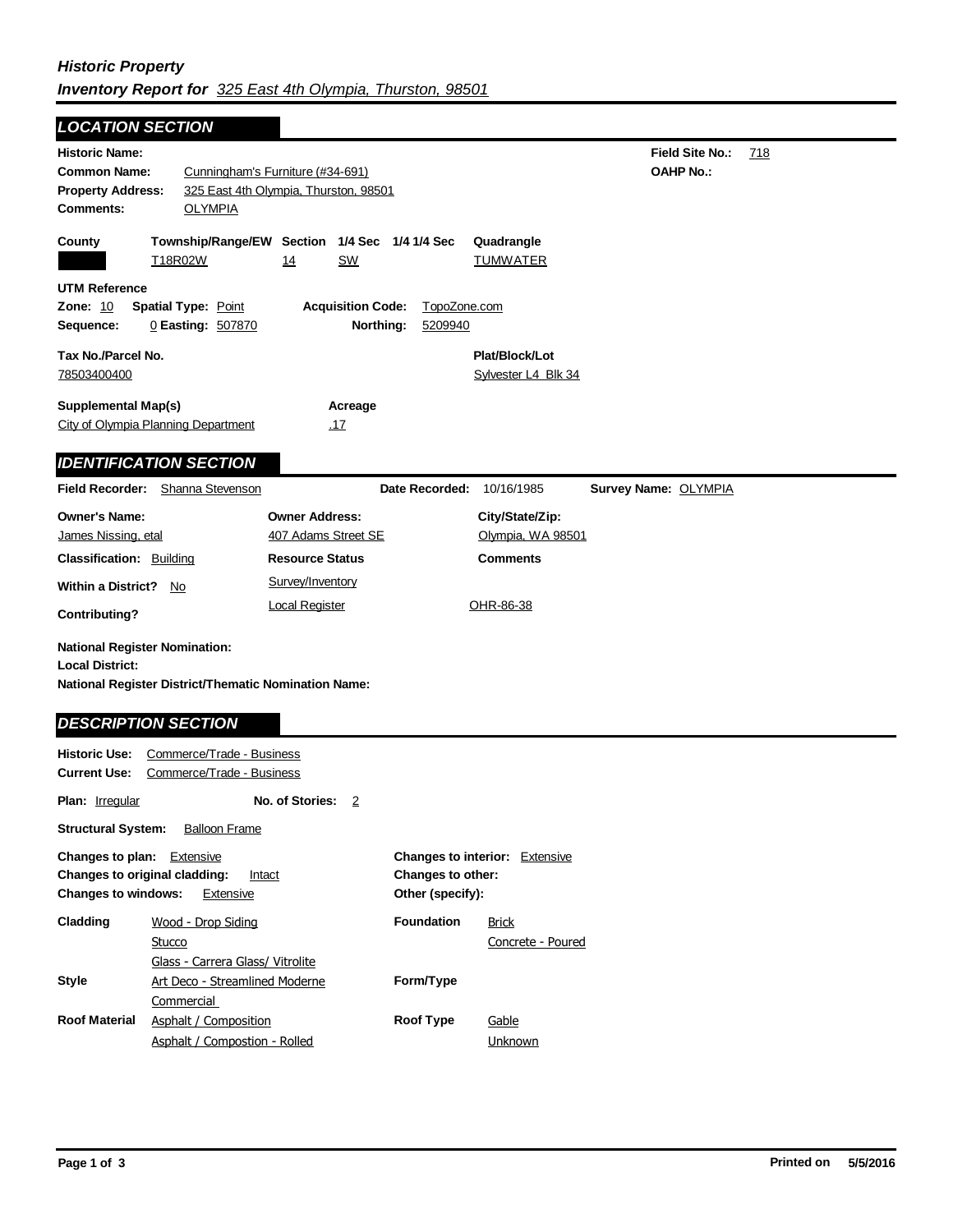## *Historic Property Inventory Report for 325 East 4th Olympia, Thurston, 98501*

## *NARRATIVE SECTION*

| <b>Study Unit</b>                                                               | Other | Date Of Construction: | 1896 |
|---------------------------------------------------------------------------------|-------|-----------------------|------|
| Commerce                                                                        |       | Architect:            |      |
| Religion                                                                        |       | <b>Builder:</b>       |      |
|                                                                                 |       | Engineer:             |      |
| Property appears to meet criteria for the National Register of Historic Places: |       | No                    |      |
|                                                                                 |       |                       |      |

**Property is located in a historic district (National and/or local):** No

**Property potentially contributes to a historic district (National and/or local):**

- *Statement of Significance* Built about 1896, Cunningham's is the only pioneer storefront which remains in downtown. The building originally had a hotel upstairs frequented by millworkers for the nearby mills on the port fill. The first floor was a grocery store. The building was purchased in 1918 by the Cunninghams who operate a furniture business at the site. The building to the southeast was built in 1940 and the entire store was extensively remodeled in 1952. Formerly the sidewalk on the east side of the structure was a ring mounted in the sidewalk originally used to tie up horses. This property was also the site of the first Methodist Church in Olympia built in 1856. The Methodist met first in 1852 in the Burmeister saloon, the only building in town large enough for the meeting and later in the first Olympia school house. The first minister was Rev. John F. DeVore whose efforts to build the church are a longtime legend in Olympia history. Rev. DeVore sought funds from local businessmen to build the structure and when he approached Captain Clanrick Crosby, the wily Tumwater businessman told DeVore he could have all the lumber he could carry and raft in one day for free to build the church. Crosby did not suspect the strength and tenacity of the young minister who old settlers say carried out 30, 000 feet of lumber that day--enough to build his church. The Methodists exchanged their original lot in 1890 for the Fifth and Adams and moved to the southwest corner of that intersection in 1894.
- *Description of Physical Appearance* Cunningham's Furniture occupies three connected buildings. The main building is a two-story, gable-roofed wild frame structure built in Pioneer style on a later concrete foundation. Its front (north) facade is distinguished by a tall, squared false front with a prominent bracketed cornice topped by a central false gable. Wrapping around the front and south facade of the ground floor is a modern storefront with large plate glass windows and double glass entry doors with aluminum framing, topped by a narrow metal canopy. The second story of both facades has rows of paired double-hung sash with one-over-one lights, which are all painted over. At the northeast corner is a tall projecting neon sign. The one-story, flat-roofed Art Moderne style addition to the west has a front facade clad with deep red structural glass tiles, topped by a stepped parapet. It also has ground floor plate glass windows topped by a metal canopy and another neon sign. The building along the rear of the other two structures is a two-story flat-roofed concrete structure, topped by a parapet with raised piers and very shallow gable form on the east wall. The east wall has a small store plate glass window, two entry doors and a tall garage door on the ground floor, and a row of tripartite windows with transoms on the upper floor. The rear wall has two small entry doors on the first floor, and single and paired double-hung sash with one-over-one lights along the upper floor.

*Major Bibliographic References* Rogers, George, "Equipping Olympia's Saints: Historical Sketches of First United Methodist Church of Olympia," brochure published by the Church, n.d.

Stevenson, Shanna, Lacey, Olympia and Tumwater: A Pictorial History, Donning, 1985.

Interview with Mrs. Dorsey Cunningham.

## *PHOTOS*